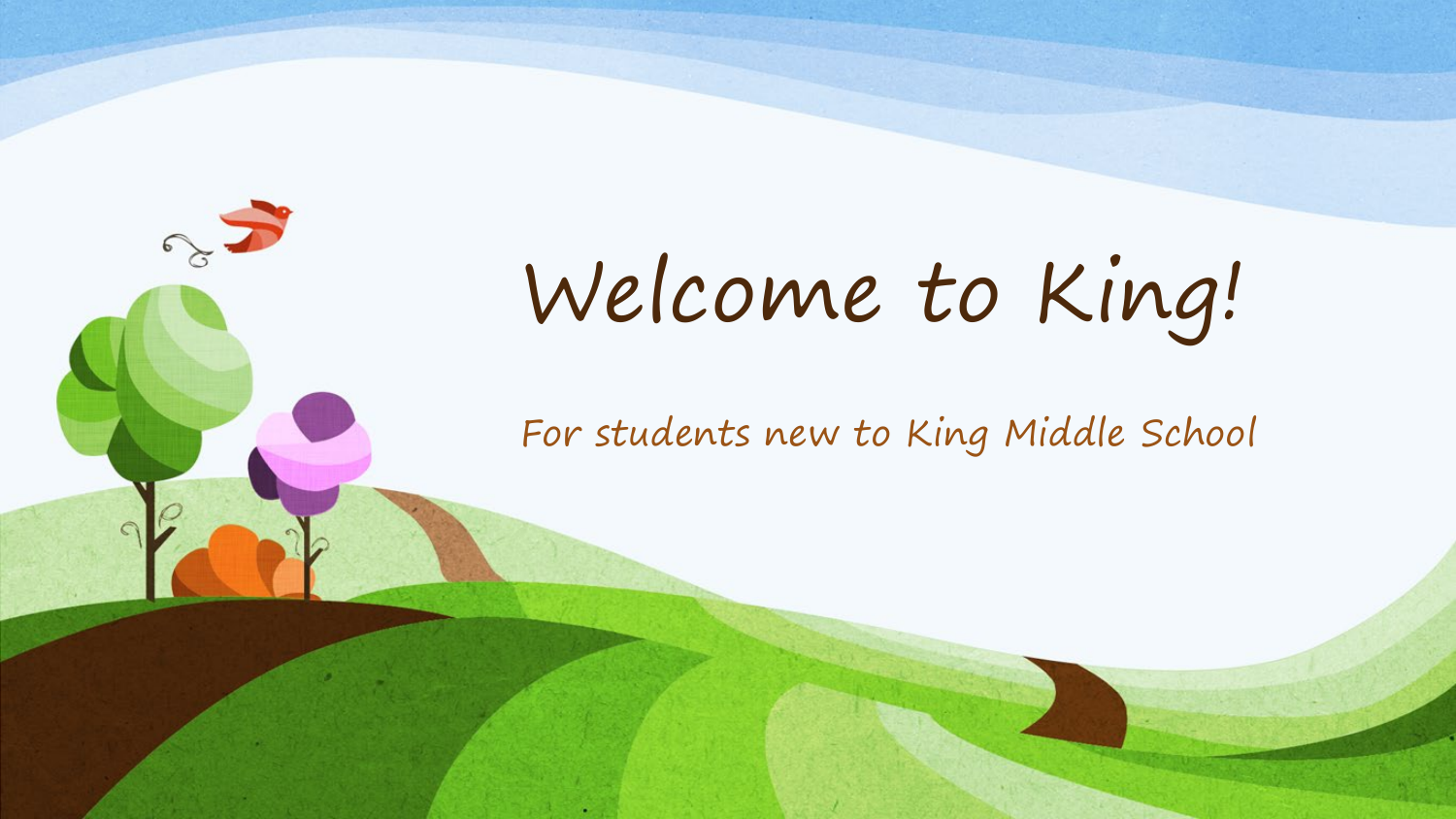## Introductions

- Ms. Kreiling, Principal
- Mrs. Clark, Assistant Principal
- Mr. Spahn, Assistant Principal
- Ms. Brigg, Reading Coach
- Mrs. Beltran, Student Support Specialist (Dean)
- Ms. Mastrobattisto, Student Support Specialist (Dean)
- Mrs. Baker, Certified School Counselor
- Mrs. Kambrick, Certified School Counselor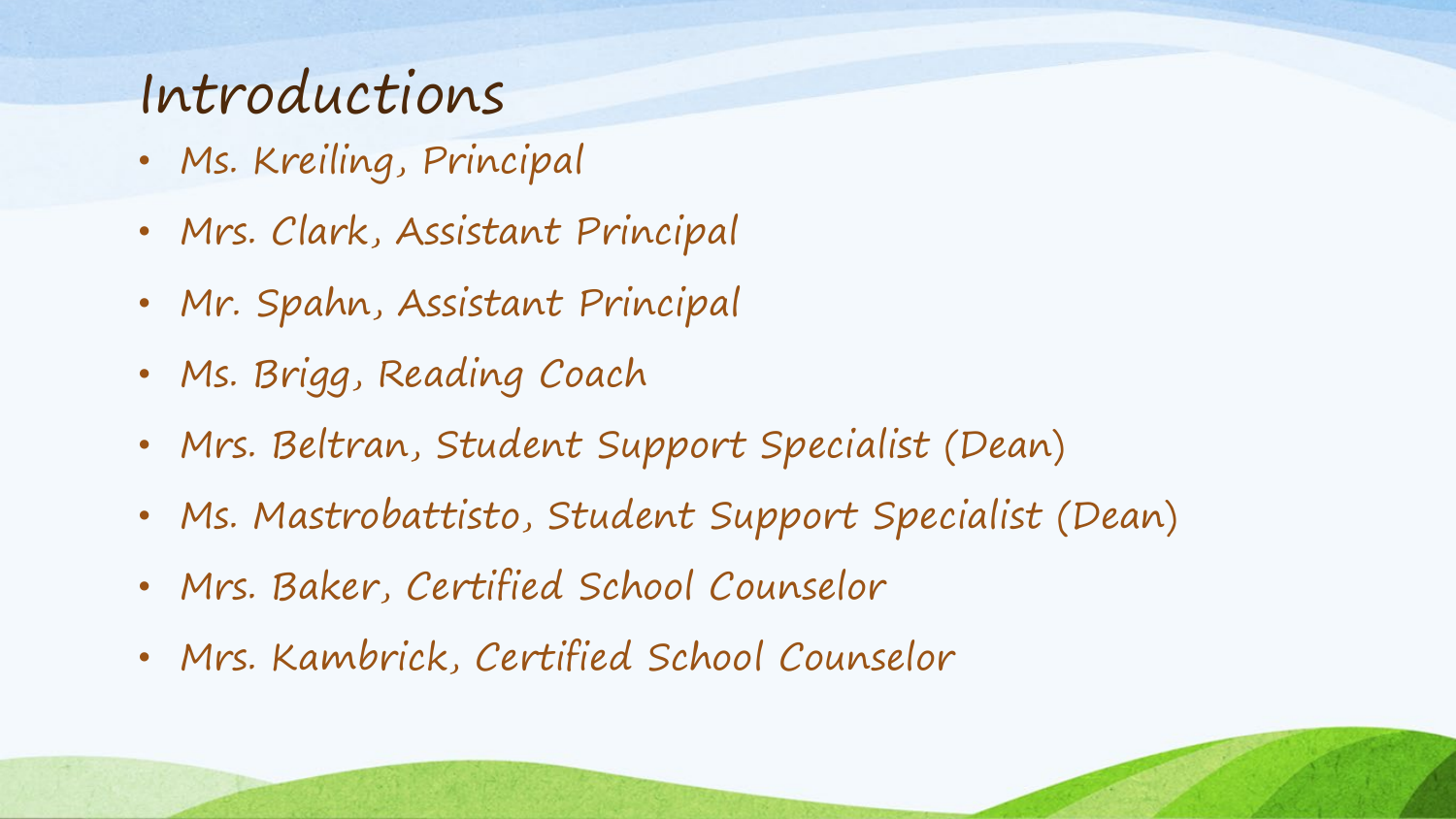### Our Contact Information

- (941) 798-6820
- 600 75th St NW, Bradenton, FL 34209
- <https://www.manateeschools.net/king>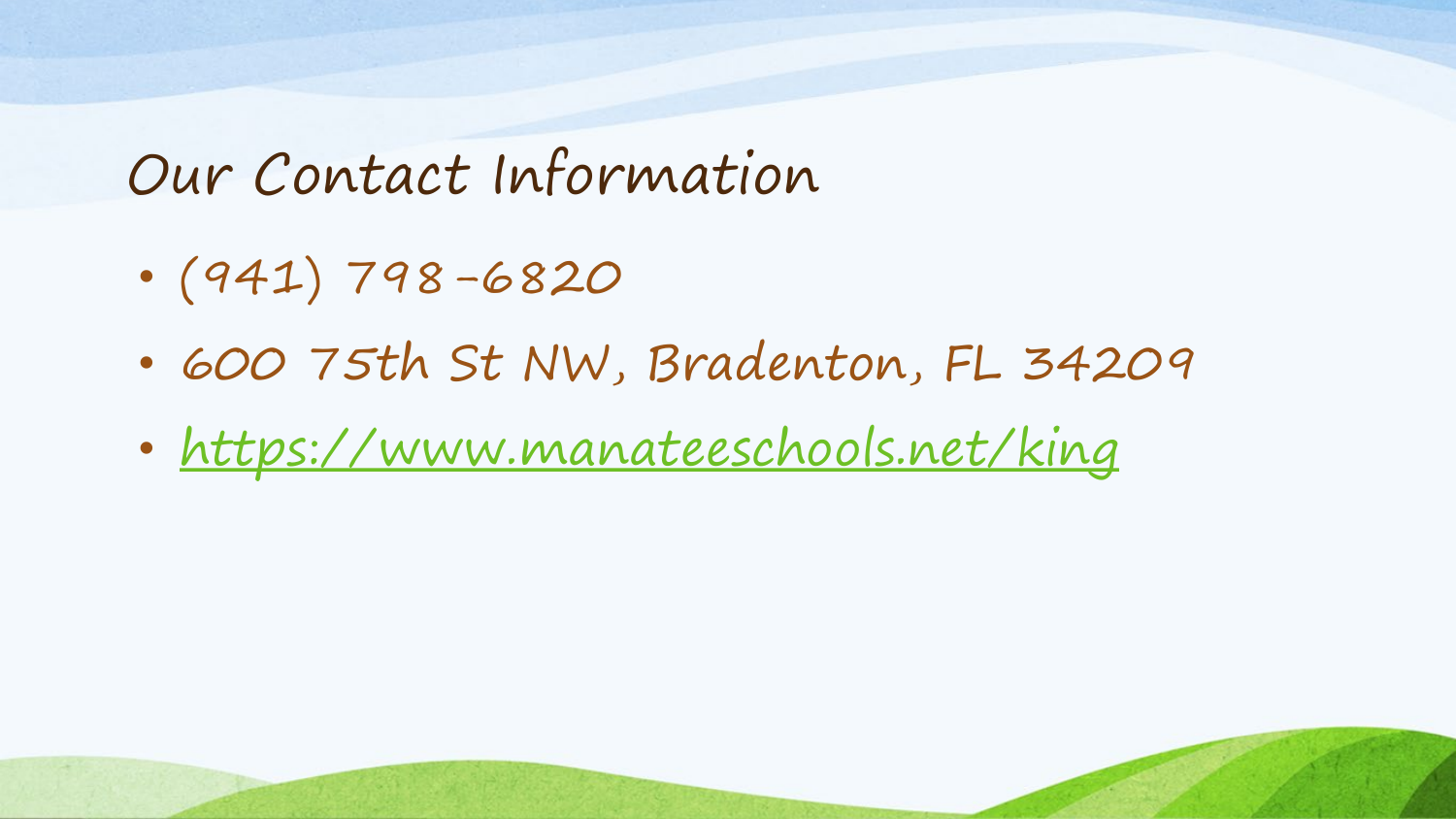# A day in the life at King

- Arrival-First bell rings at 9:15 (next slide will be more)
- FREE Breakfast for students who want it
- 6<sup>th</sup> grade reports to gym, sits with HR teacher (Students are<br>required to stay in this area unless they have a pass.)
- 9:15 bell rings to report to homeroom
- Students are tardy after 9:20
- 3 min between classes
- Homeroom & 7 classes
- 30 min for lunch
- Dismissal-4:07-4:10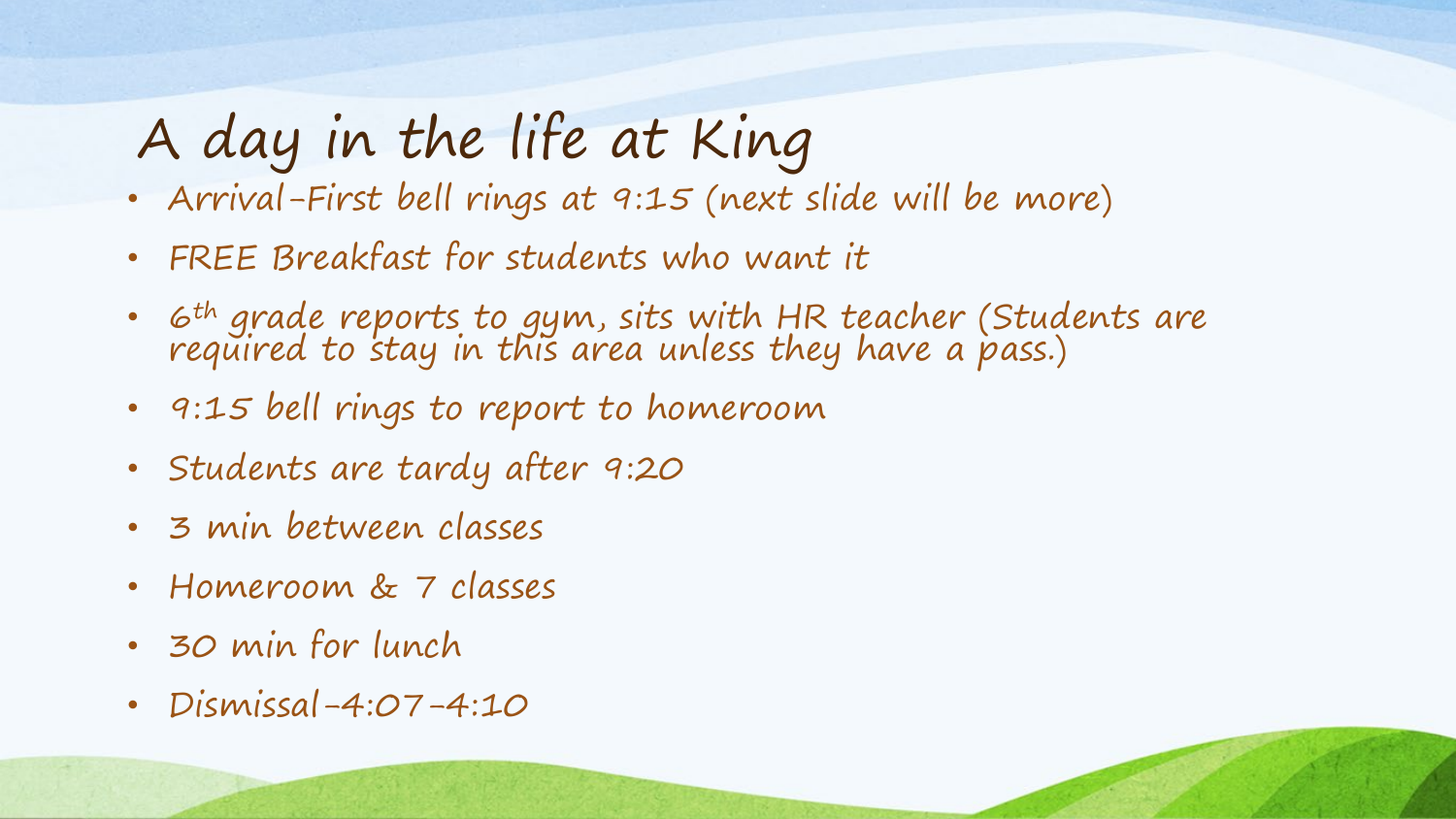#### Arrival & Dismissal Procedures Arrival time: 8:45-9:15 Dismissal time: 4:10 or 2:40 on early release days

#### **Car rider**

- Will come through the **North**  doors
- Go through the courtyard to gym
- ID and dress code check done at this time
- Please pull all the way down prior to stopping, 4 cars at a time
- Students are to get in/out as a group

#### **Bus rider**

- Will come through the **South** doors
- Enter through the back gate to the gym
- ID and dress code check done at this time
- IDs are scanned on/off buses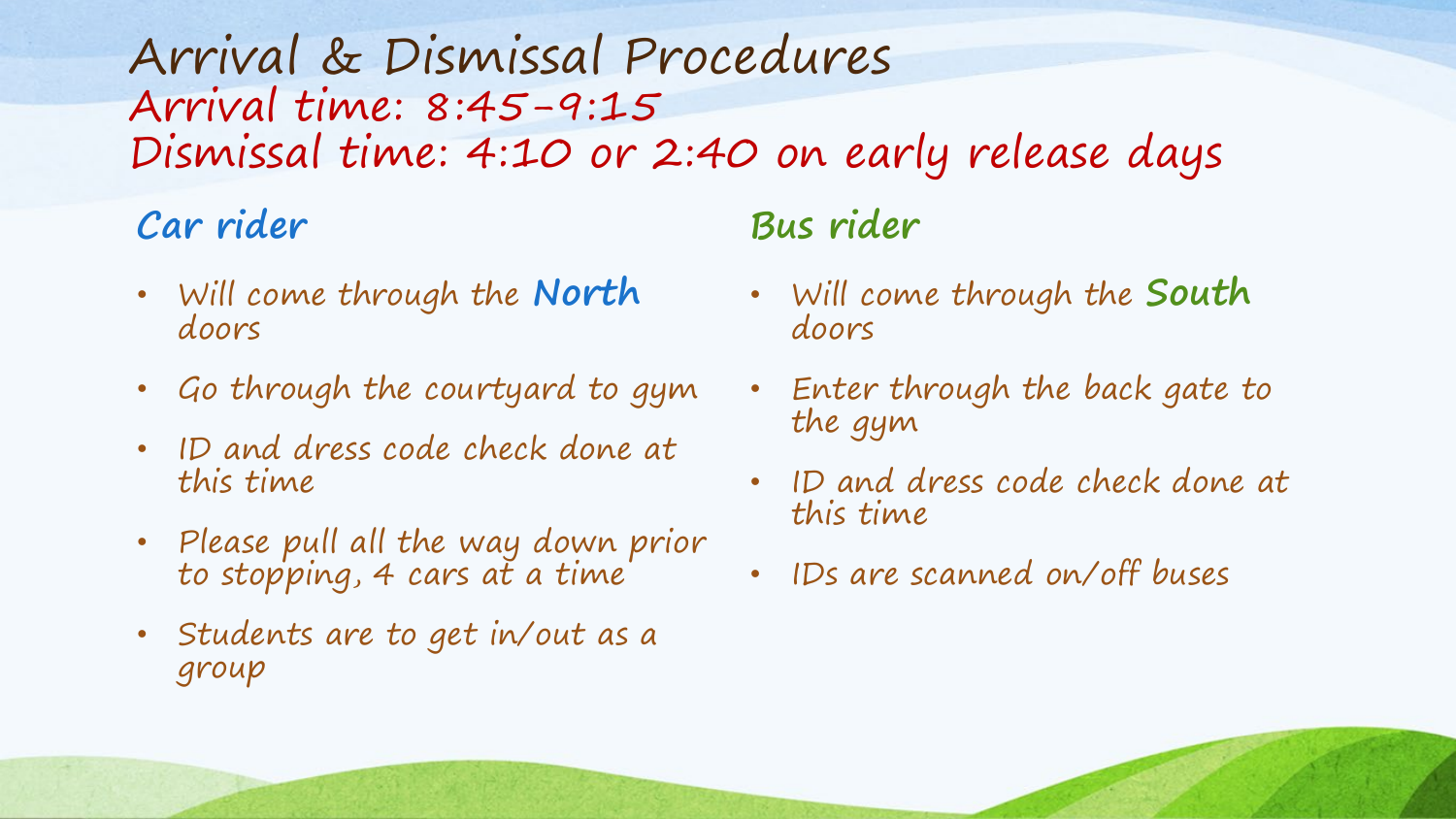Arrival & Dismissal Procedures Arrival time: 8:45-9:15 Dismissal time: 4:10 or 2:40 on early release days

#### **Walkers & Bikers**

- Will come across the sidewalk to the very front of the building, **East** door
- Go through the courtyard to gym
- ID and dress code check done during this time
- Stay on the sidewalks for safety
- Walkers & bikers must cross where there is a crosswalk and a crossing guard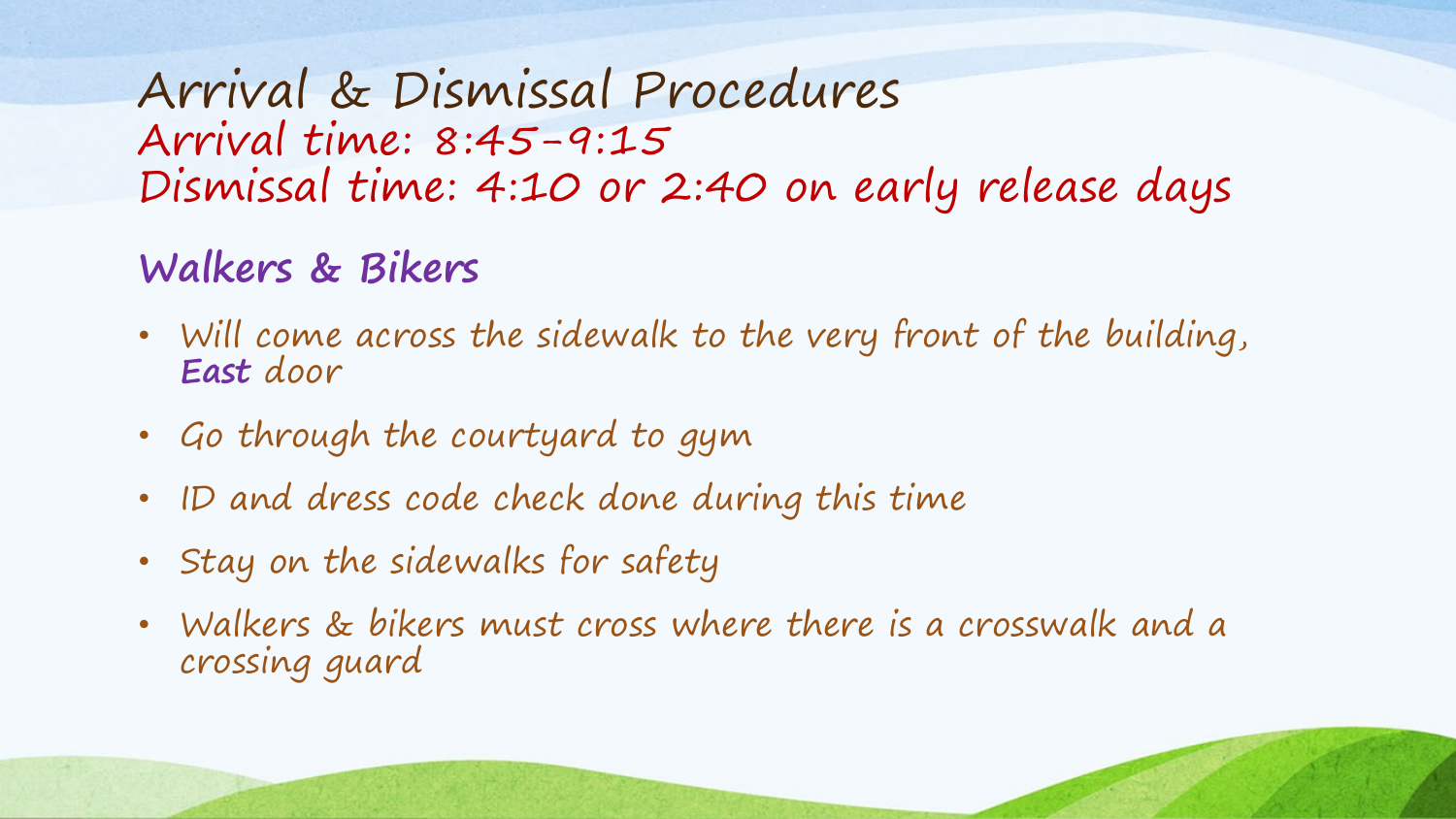#### Lunch-Assigned seats

- 6<sup>th</sup> grade eats after 2nd period, sits with 3rd period class
- 7<sup>th</sup> grade eats after 3<sup>rd</sup> period, sits with 4<sup>th</sup> period class
- 8<sup>th</sup> grade eats after 4<sup>th</sup> period, sits with 4<sup>th</sup> period class
- Café is a "no phone zone"
- Students are encouraged to use the restroom
- Students are called by sections to the lunch line
- Food service accounts are similar to elementary schools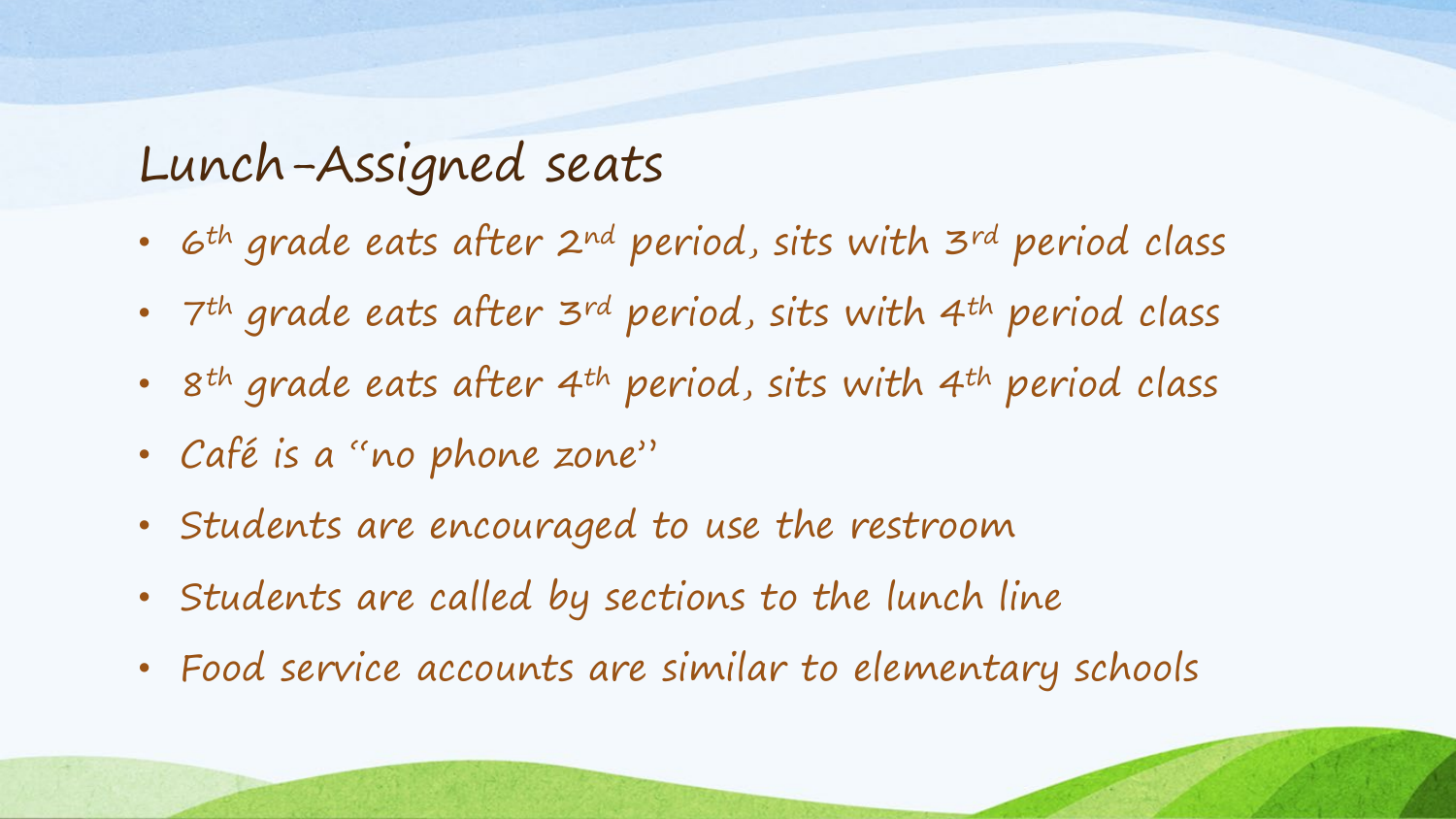# Be Prepared for the Day

IDs must be worn at all times when on campus

- Replacement ID \$3, Replacement lanyard \$2
- Replacement ID & lanyard \$5
- Can be purchased in the morning in the courtyard
- Stickers for temporary IDs
- IDs are needed on the bus too
- Agendas in backpack
	- Replacement agendas are \$6

Dress code

• Dress code closet of donated items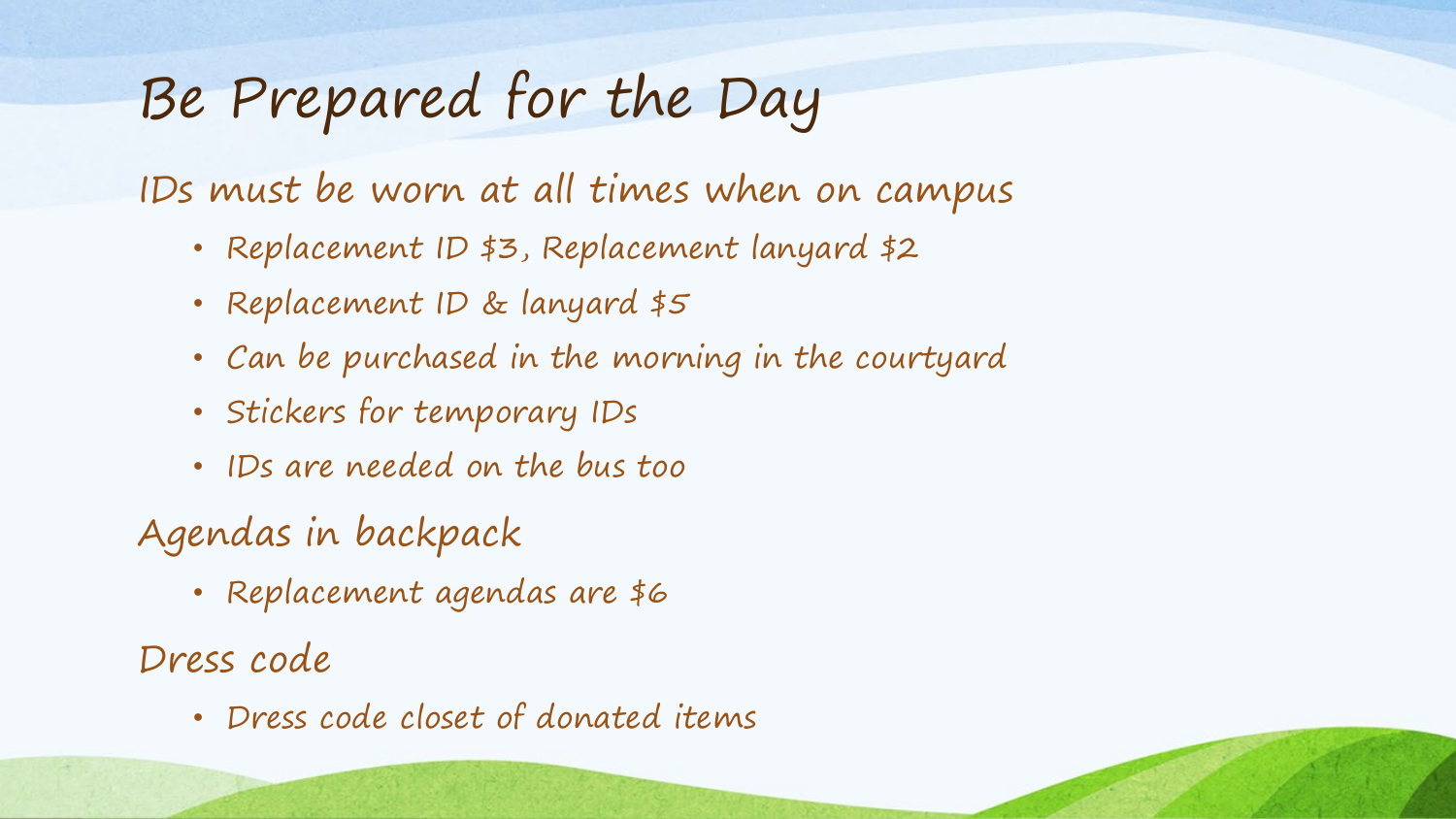#### Lunch-\$\$\$

- FREE Breakfast
- Pay for lunch
- Lunches will no longer be free next year.
- A Free and Reduced Meal Benefits application for the 2022- 2023 school year will need to be submitted for those students whose parents qualify. The online application will be available starting mid-July at <https://fr.manateeschoolfood.net/>.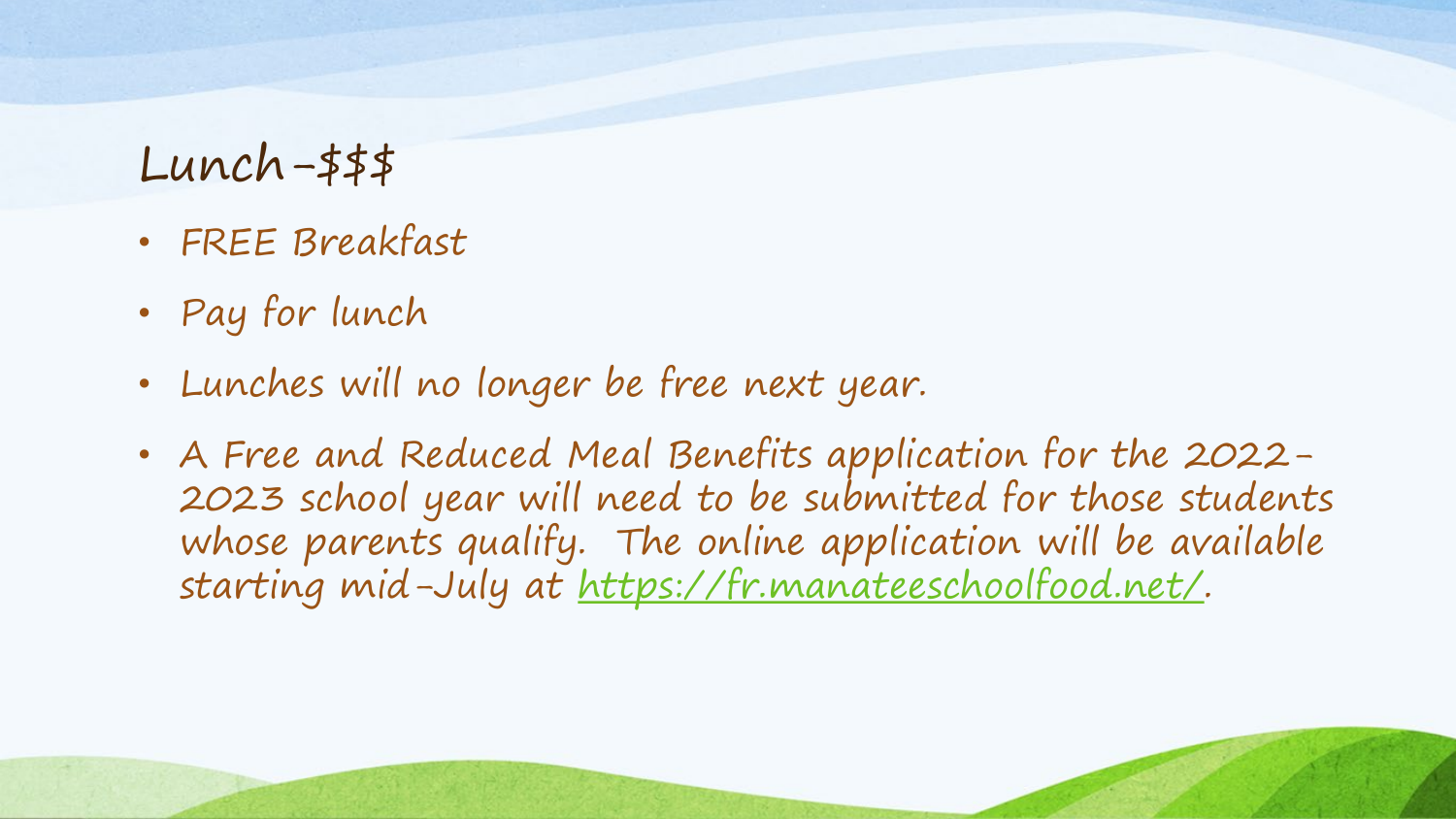## Clubs

- HOSA-Future Health Professionals
- TSA-Technology Student Association
- FBLA-Future Business Leaders of America
- NJHS-National Junior Honor Society (8<sup>th</sup> graders)
- Builder's Club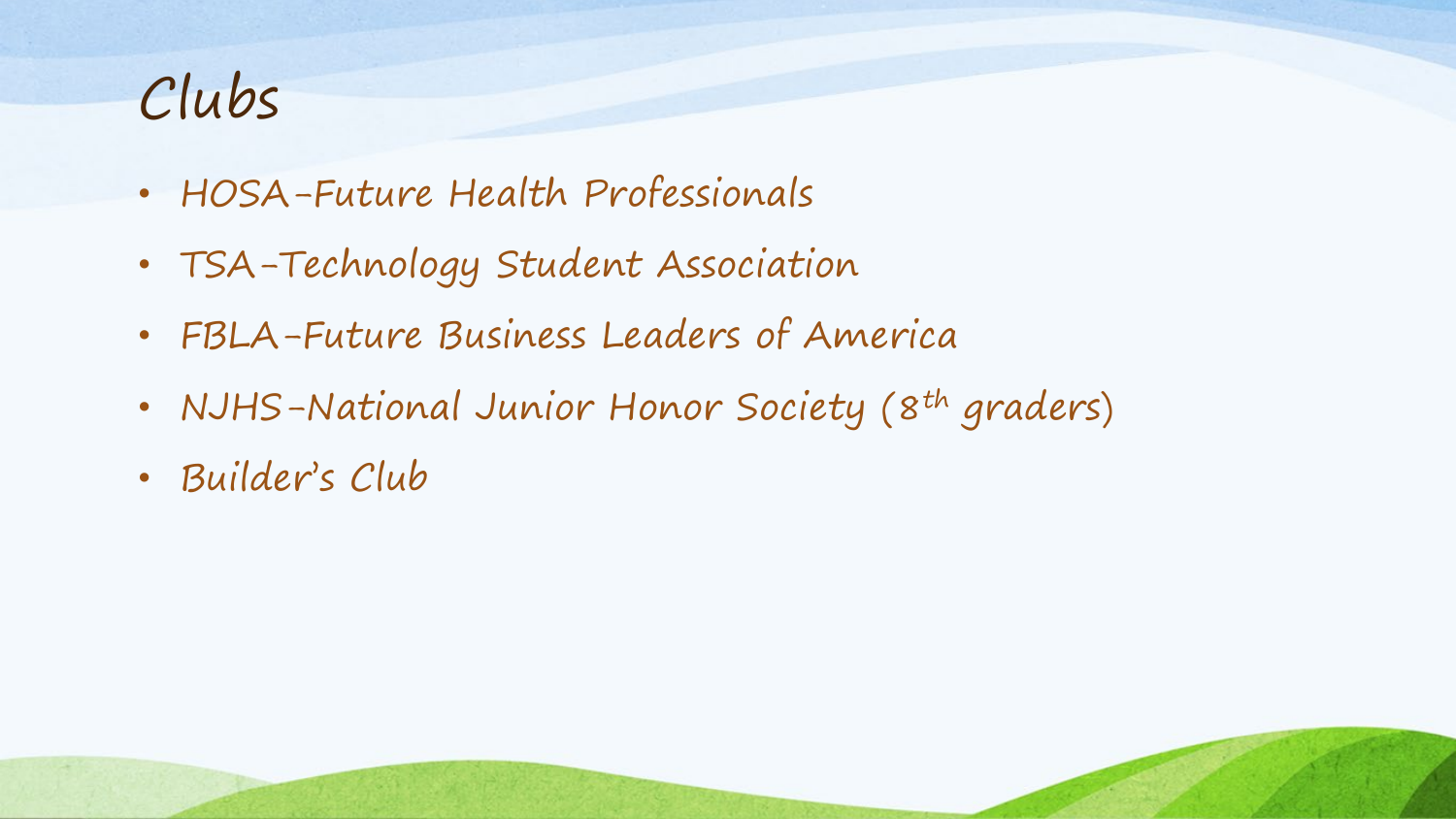### Athletics & PE

- Fall  $\rightarrow$  Cross Country
- Fall  $\rightarrow$  Soccer
- Winter  $\rightarrow$  Basketball
- Spring  $\rightarrow$  Flag Football
- Spring  $\rightarrow$  Volleyball
- PE dresses out for class, uniform is \$15 for the top, \$10 for the shorts. Use the lockers!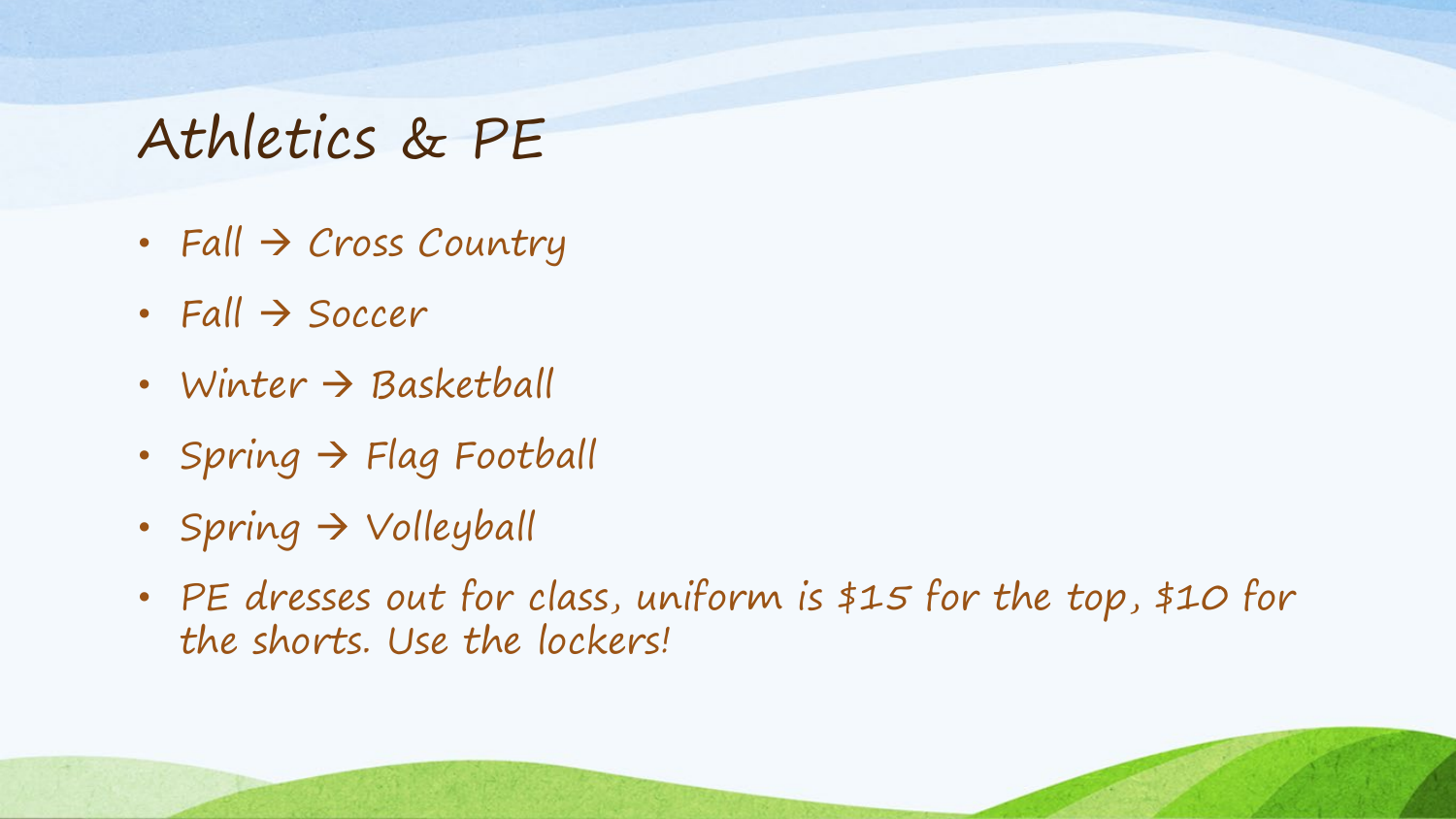## Before/After School – Y Dash

- Service provided by the YMCA
- There is a fee
- Starts at 7am, ends at 6pm
- A table will be set up at back to school night for registration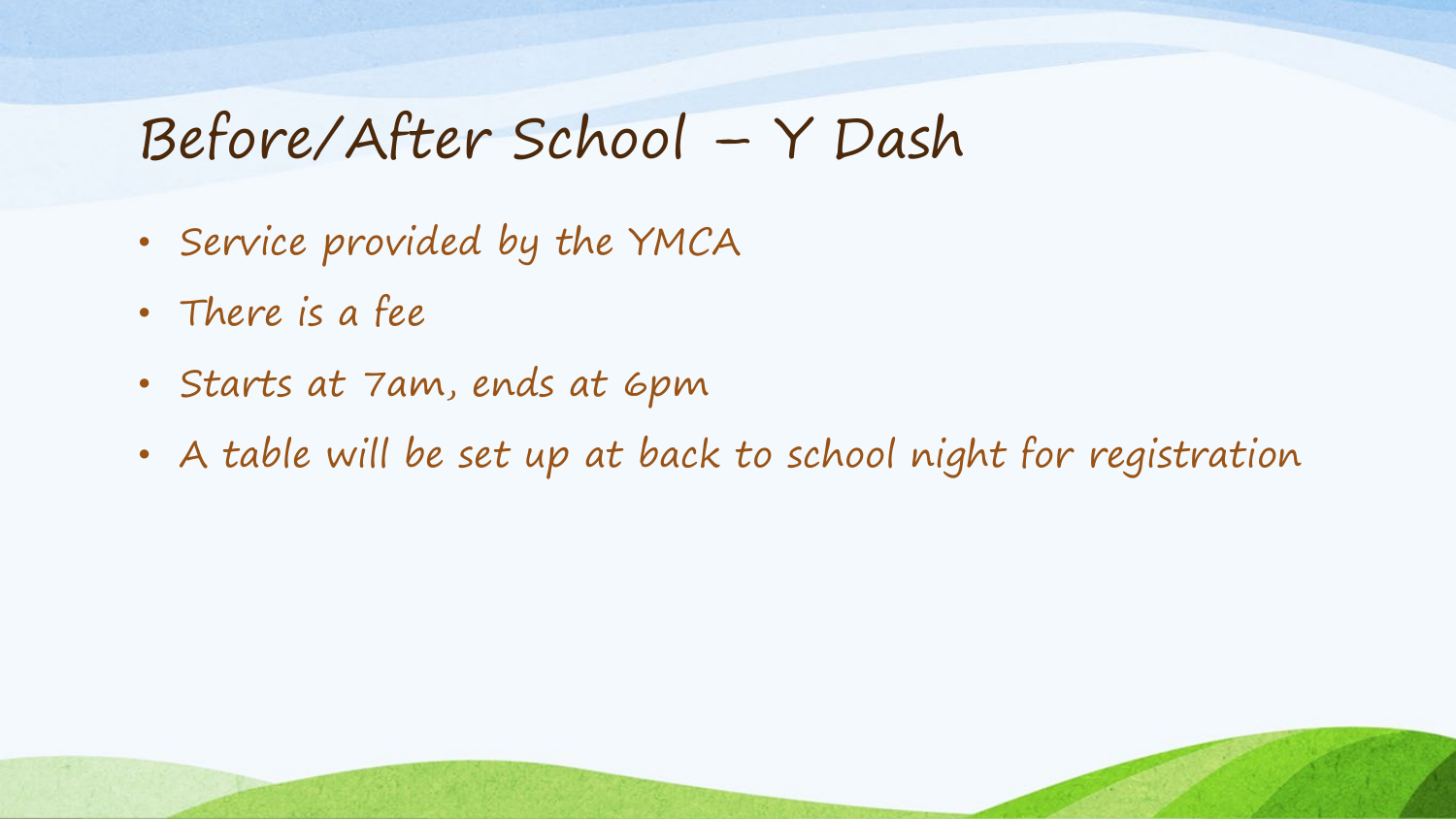## Dress Code – Heads up

- Fingertip length of all clothing
- Yoga pants not allowed unless very large shirt over (fingertip length)
- No cuts, slits, frays above fingertips
- No sleeveless tops
- No midriff showing
- Crocs are okay, must use strap on heel for safety
- No pajama bottoms
- IDs must be worn!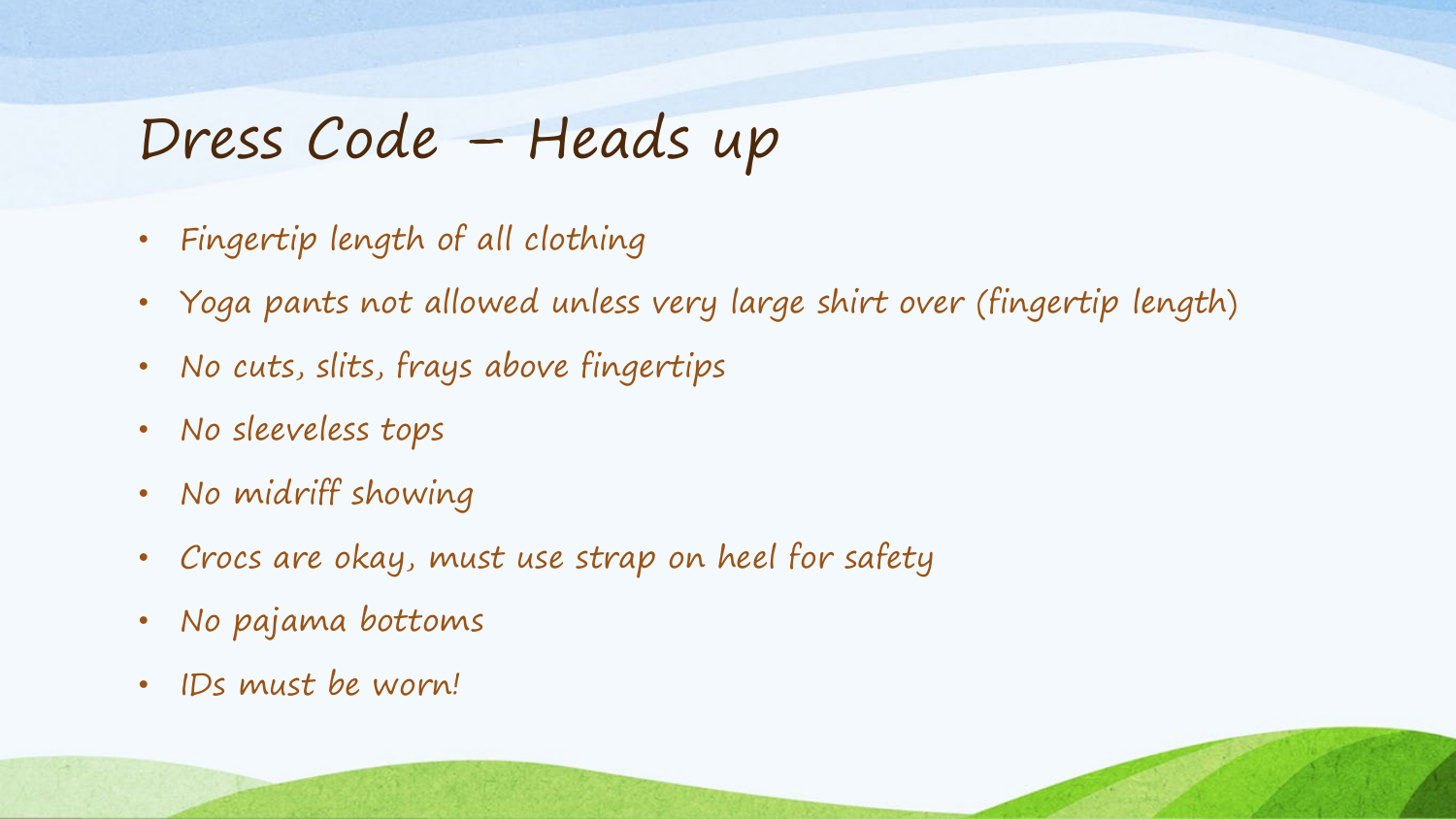# BYOD – Bring your own device

- Students are allowed to bring electronic devices to school to assist them in learning.
- Teachers have the authority in the classroom to allow/not allow devices.
- Devices could be confiscated if students are not following electronic guidelines.
- Hallways and common areas are a "no phone zone".
- Earbuds and headphones are treated similar to cell phones
- MCSD is not responsible for lost or stolen devices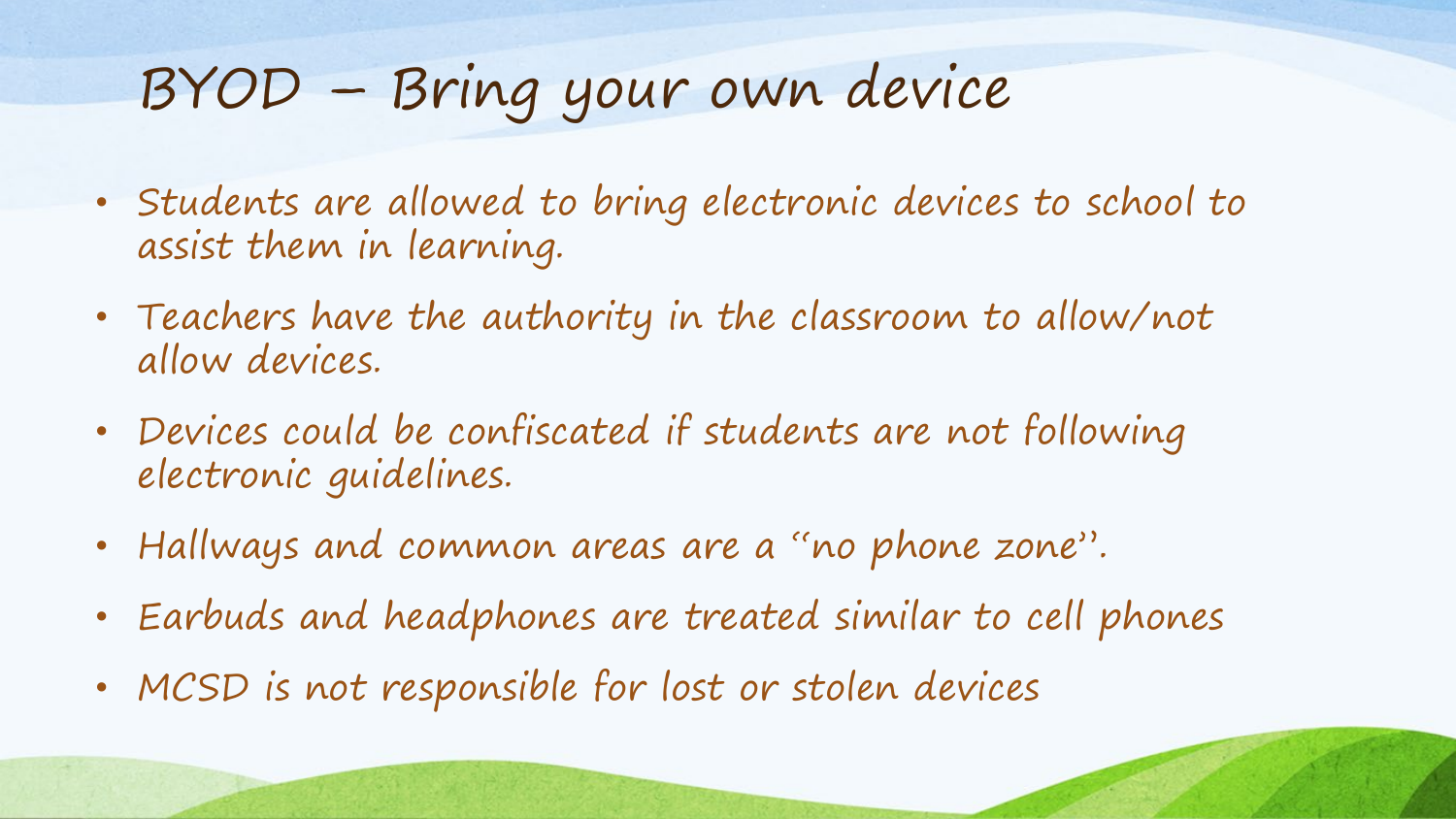Supply List

- There will be a general list
- Teachers will ask for specific items at back to school night
- Rolling backpacks are allowed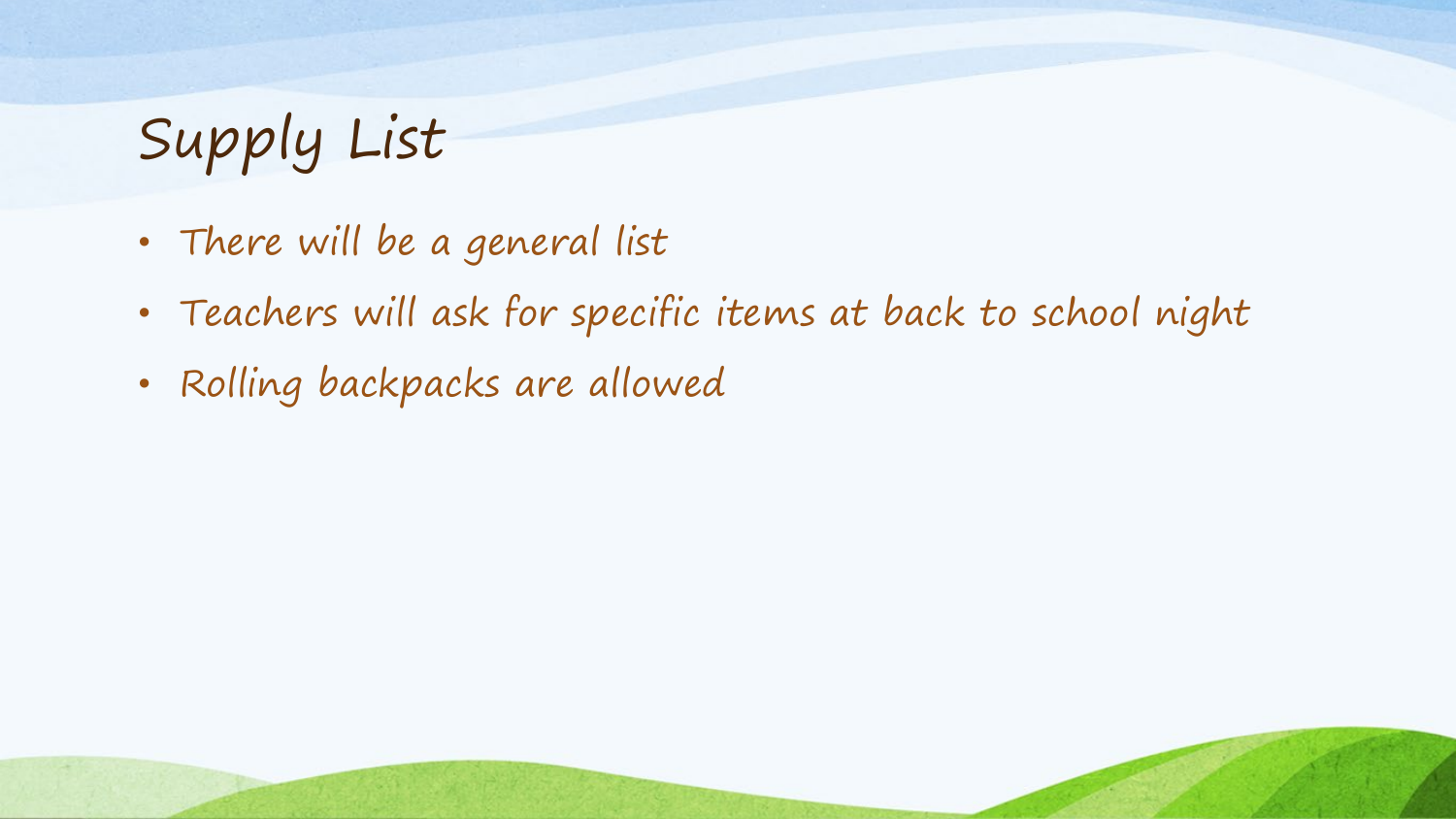# King students strive for Renaissance

### GPA of 3.75 +

- Can sit outside in the courtyard every day for lunch.
- Can use their electronic devices during this time outside.
- AAAAAAA
- AAAAAAB

 $GPA$  of  $3.5 - 3.74$ 

- Can sit outside in the courtyard on Tuesdays.
- Can use their electronic devices when they are in the courtyard for lunch.
- AAAAABB
- AAAABBB
- AAAAABC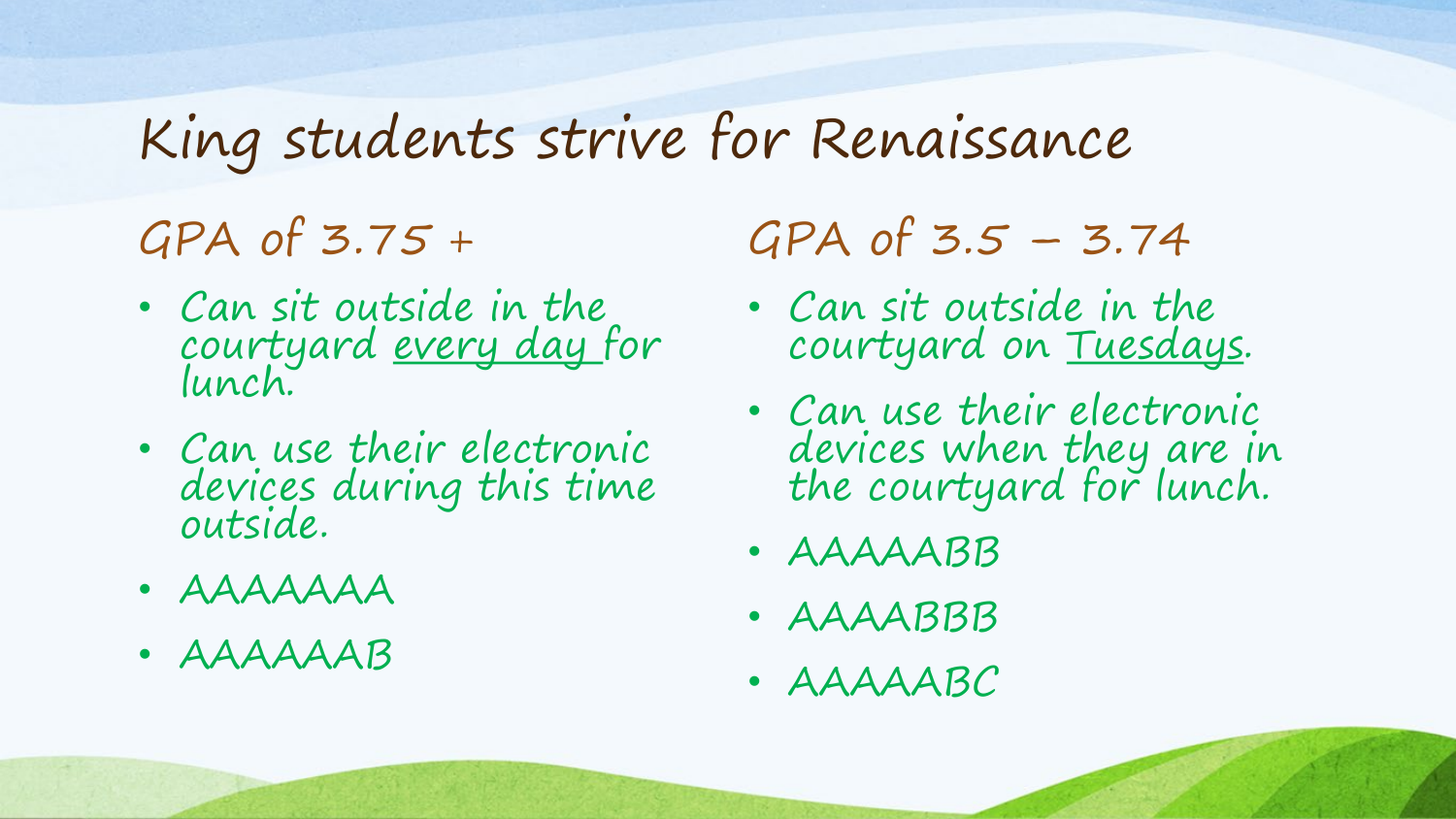## Homework Help

- Many teachers offer HW help. Contact your teachers directly, if needed.
- Parent teacher conferences are highly encouraged if you have any concerns.
	- Held 8:30-9:00am
	- All teachers and counselors attend or give input.
	- Student is encouraged to attend too.
	- Schedule through the front office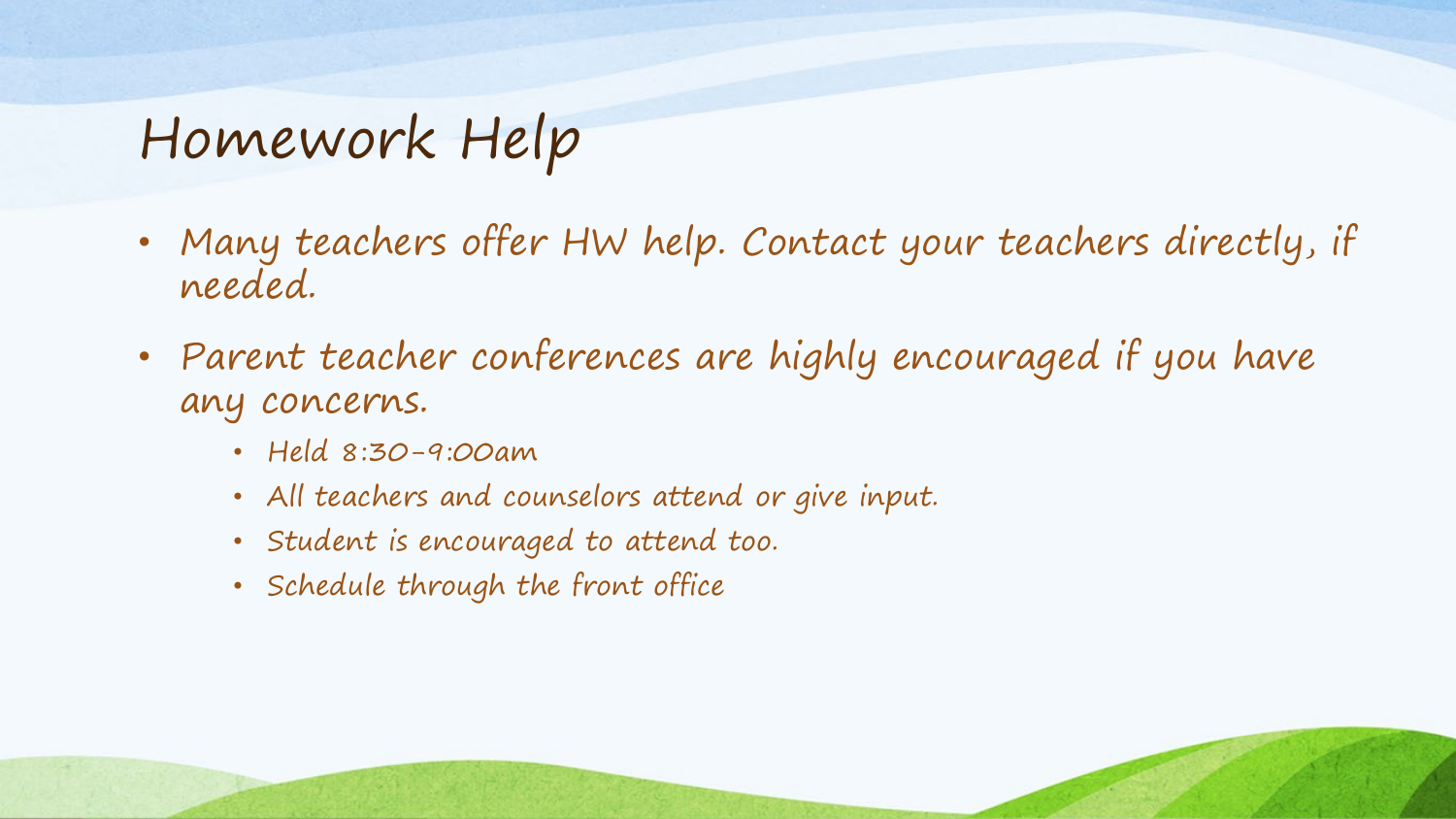## Manatee Single Sign-On <https://myapps.classlink.com/home>

- Students have access to Manatee's Single Sign-On (same as elementary school)
- FOCUS
- Schoology
- Learning applications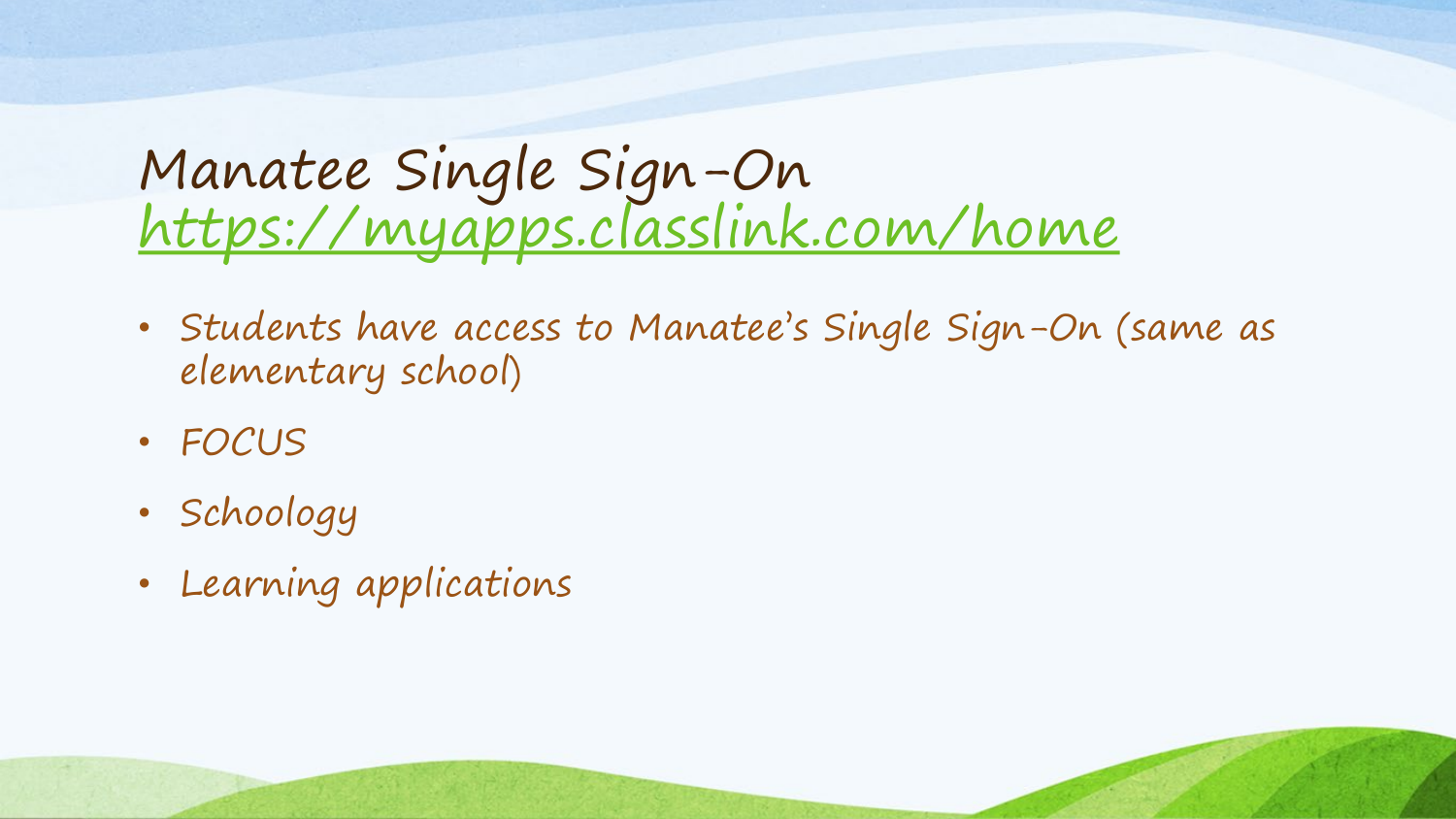## FOCUS gradebook & attendance

- Parents have access to their child's record in FOCUS.
- Go to the King website, and select "Parents".
- See the FOCUS information and instructions.
- Enrolling parent will need to fill out a form and provide ID.
- Once teachers are assigned, you can use this to email teachers.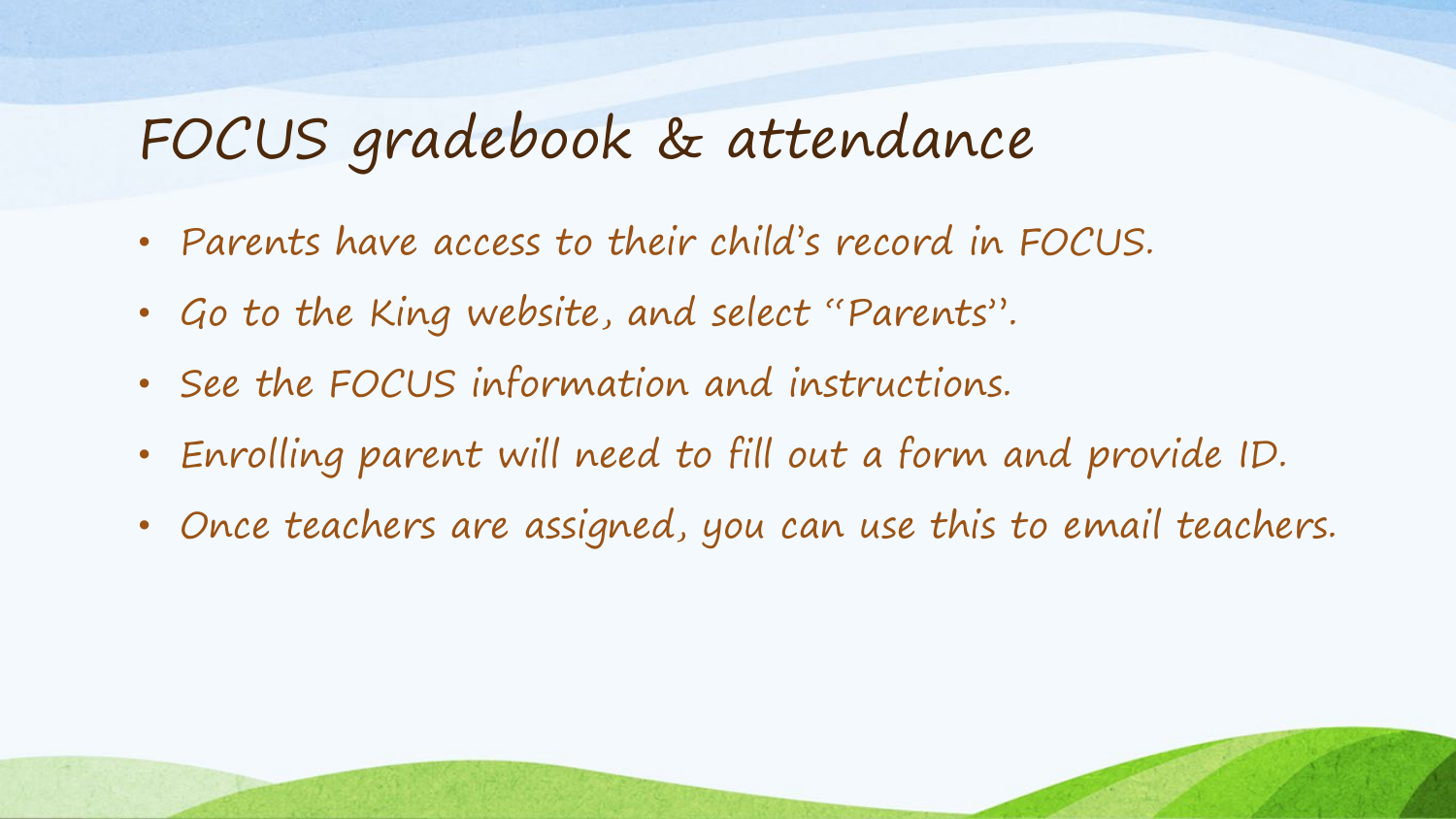# Schedule Pick-up

- This is usually scheduled for the week before school starts, Thurs or Fri.
- Students will receive their schedule.
- TIP-Mark #1-7 on the map!
- Tour the rooms and get detailed supply requests.
- Meet your teachers!!!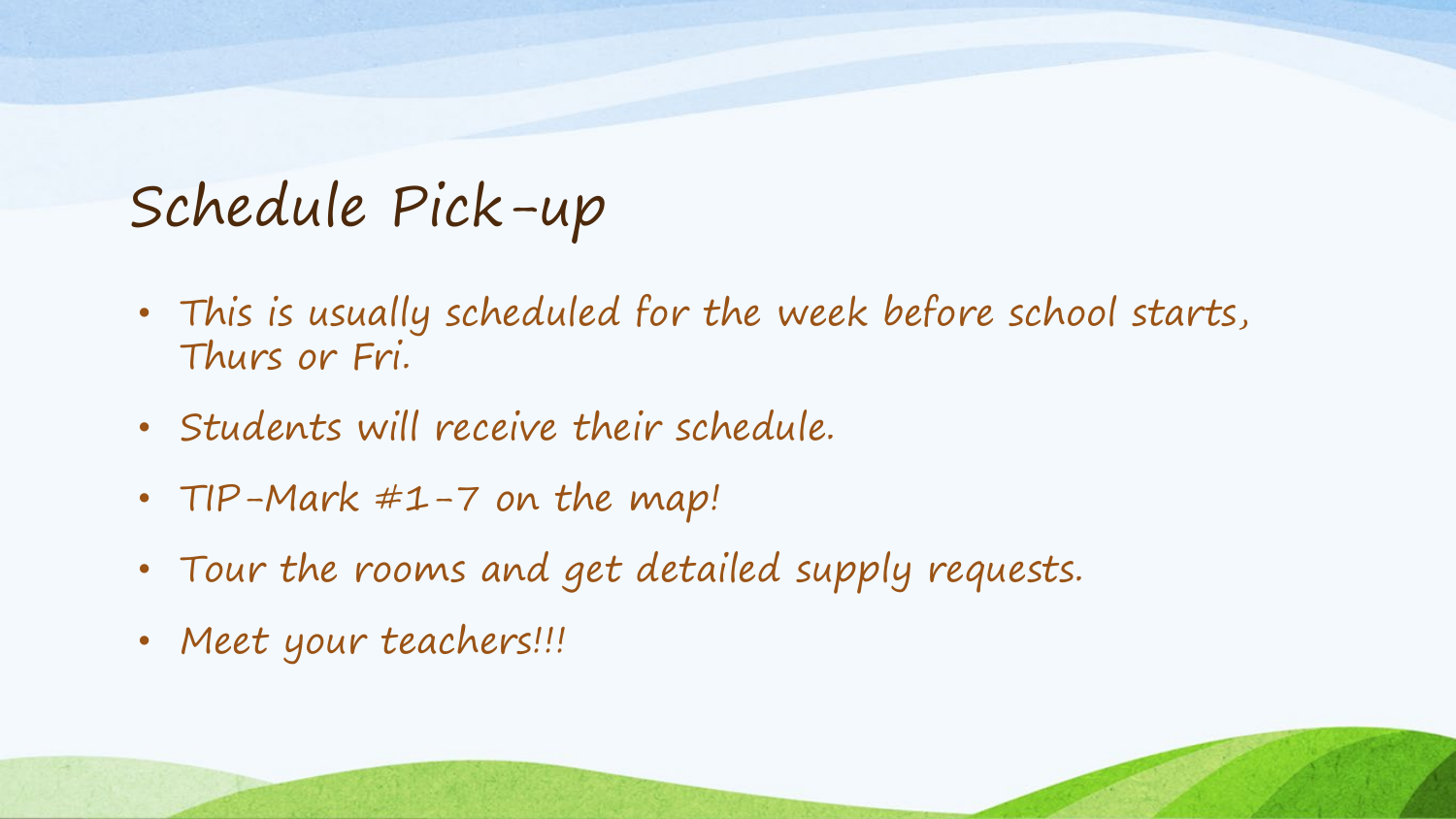